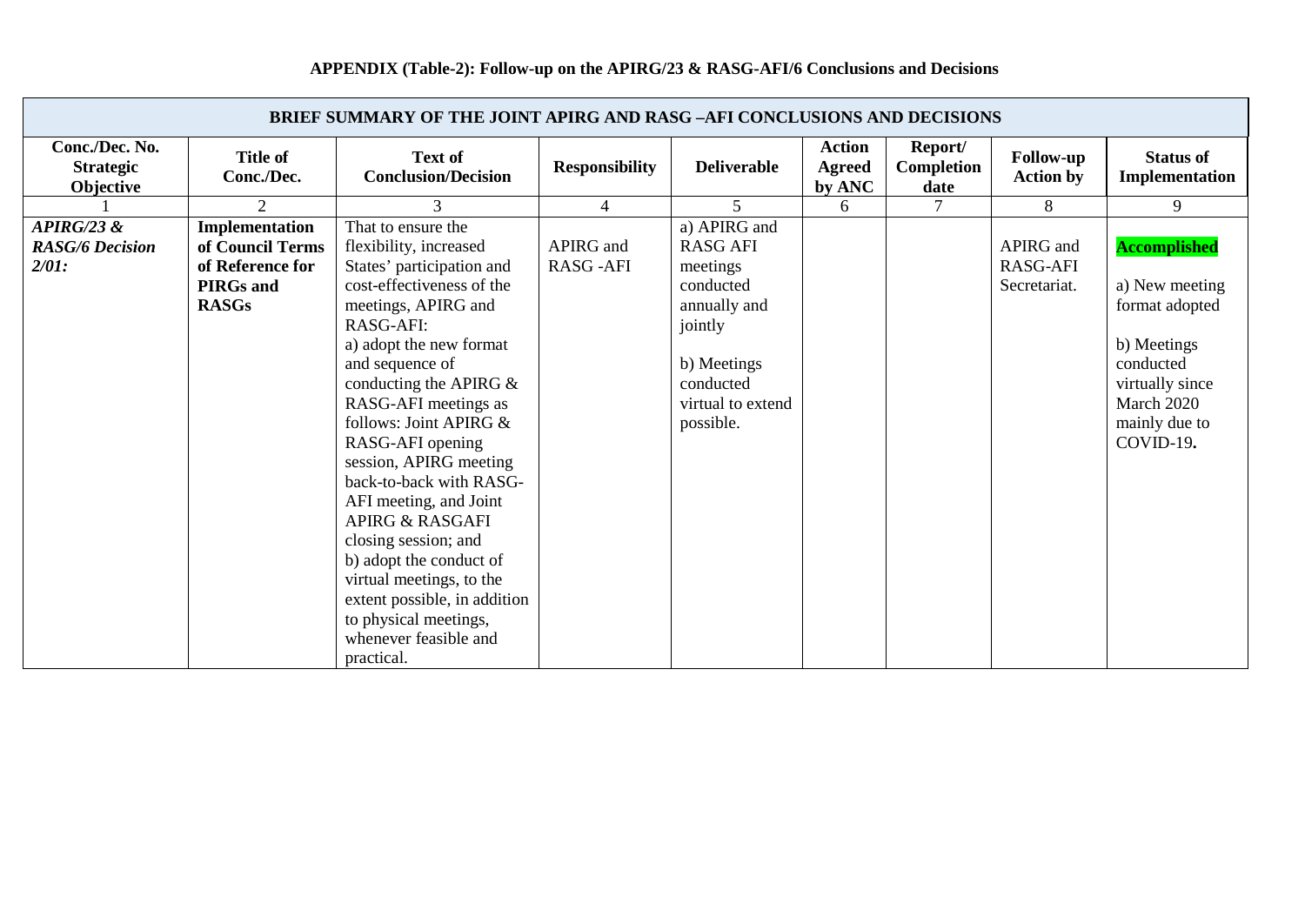| <b>BRIEF SUMMARY OF THE JOINT APIRG AND RASG -AFI CONCLUSIONS AND DECISIONS</b> |                                                                           |                                                                                                                                                                                                                                                                                                                                                                                                                                                                                                                                                                                                               |                       |                                                                                                                                                         |                                          |                               |                                      |                                                                                                                  |  |
|---------------------------------------------------------------------------------|---------------------------------------------------------------------------|---------------------------------------------------------------------------------------------------------------------------------------------------------------------------------------------------------------------------------------------------------------------------------------------------------------------------------------------------------------------------------------------------------------------------------------------------------------------------------------------------------------------------------------------------------------------------------------------------------------|-----------------------|---------------------------------------------------------------------------------------------------------------------------------------------------------|------------------------------------------|-------------------------------|--------------------------------------|------------------------------------------------------------------------------------------------------------------|--|
| Conc./Dec. No.<br><b>Strategic</b><br>Objective                                 | <b>Title of</b><br>Conc./Dec.                                             | Text of<br><b>Conclusion/Decision</b>                                                                                                                                                                                                                                                                                                                                                                                                                                                                                                                                                                         | <b>Responsibility</b> | <b>Deliverable</b>                                                                                                                                      | <b>Action</b><br><b>Agreed</b><br>by ANC | Report/<br>Completion<br>date | <b>Follow-up</b><br><b>Action by</b> | <b>Status of</b><br>Implementation                                                                               |  |
|                                                                                 | $\overline{2}$                                                            | 3                                                                                                                                                                                                                                                                                                                                                                                                                                                                                                                                                                                                             | 4                     | 5                                                                                                                                                       | 6                                        | 7                             | 8                                    | 9                                                                                                                |  |
| APIRG/23 $\&$<br><b>RASG/6 Decision</b><br>$2/02$ :                             | <b>Definition of the</b><br>Africa-Indian<br>Ocean (AFI)<br><b>Region</b> | That, to align the<br>definition with the actual<br>geographical area of<br>APIRG and RASGAFI,<br>the ICAO Council revise<br>the definition of the<br>Africa-Indian Ocean (AFI)<br>Region, in order to:<br>a) reflect the alignment of<br>the areas of applicability<br>of the AFI Air Navigation<br>Plan (Doc 7474) with the<br><b>Regional Supplementary</b><br>Procedures (Doc 7030);<br>and<br>b) clarify the scope of on-<br>going regional<br>programmes / initiatives<br>such as AFI ARMA, AFI<br>Plan, AFI SECFAL Plan,<br>AFI-CIS, AFI-CES, or<br>other arrangements such<br>as the AFI Group, which | <b>ICAO</b>           | a) Revised<br>definition of<br><b>AFI</b> Region<br>b) Scope of<br>Regional<br>programmes<br>clarified for<br>ease of<br>monitoring and<br>coordination |                                          |                               |                                      | <b>On going</b><br>Consultations are<br>in progress on the<br><b>AFI</b> Region<br>definition.<br>Refer to WP/02 |  |
|                                                                                 |                                                                           | were established earlier<br>for the AFI Region                                                                                                                                                                                                                                                                                                                                                                                                                                                                                                                                                                |                       |                                                                                                                                                         |                                          |                               |                                      |                                                                                                                  |  |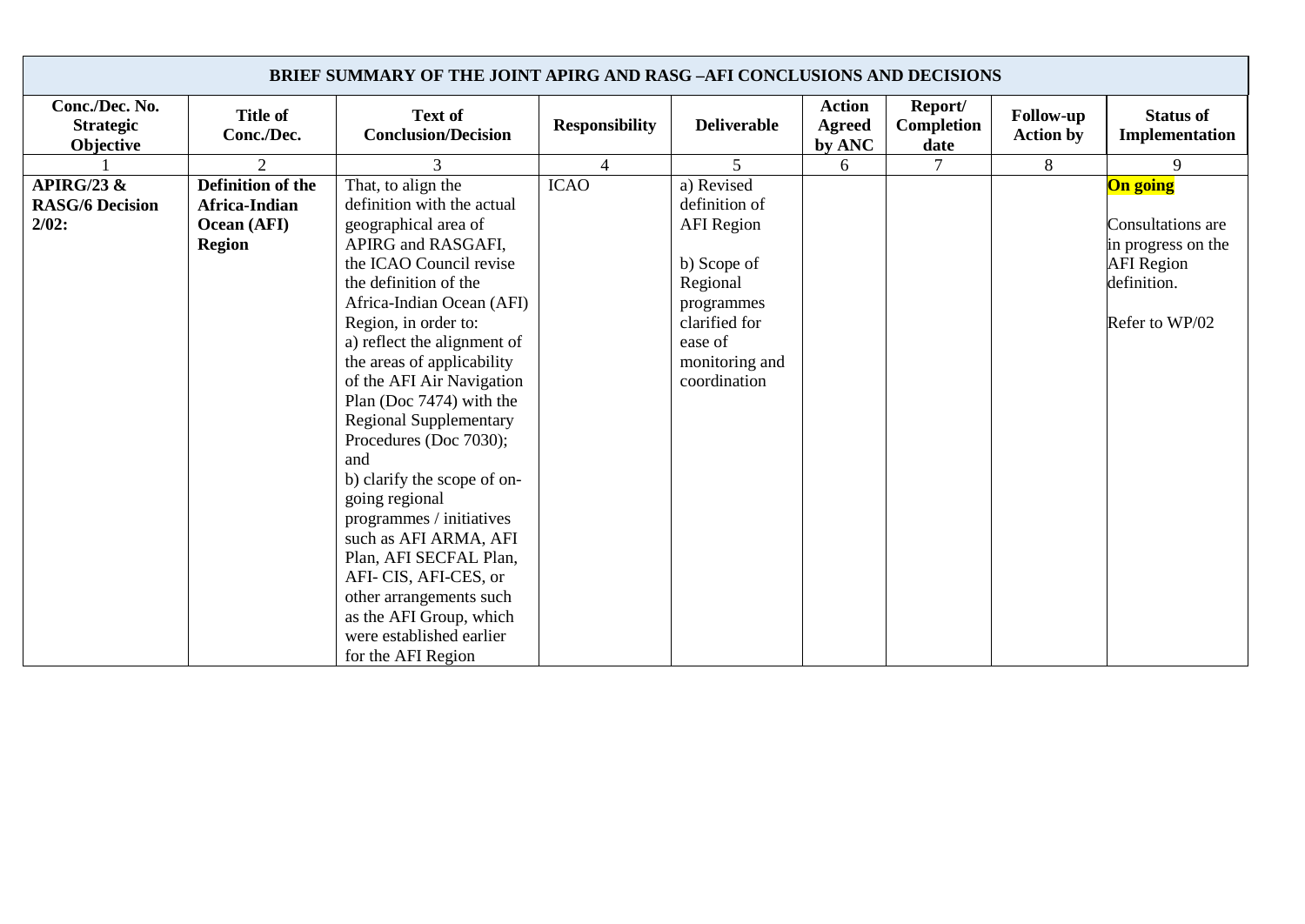| <b>APIRG/23 &amp;</b>   | COVID-19               | That, to ensure a          | States,      | <b>ICAO CART</b> | a).Continuo | States have<br>a) |
|-------------------------|------------------------|----------------------------|--------------|------------------|-------------|-------------------|
| <b>RASG-AFI/6</b>       | Impact on the          | sustainable restart and    | Stakeholders | Recommendatio    | <b>us</b>   | implemented       |
| <b>Conclusion 2/03:</b> | <b>Aviation sector</b> | recovery of the aviation   | and ICAO.    | ns implemented   |             | the CART          |
|                         |                        | industry in the Region:    |              | in a coordinated | continuous  | recommendat       |
|                         |                        | a) States and other        |              | manner           |             | ion and           |
|                         |                        | Stakeholders, including    |              |                  |             | embarked on       |
|                         |                        | international and regional |              | b) Safety        |             | restart and       |
|                         |                        | organizations, and service |              | awareness        |             | recovery of       |
|                         |                        | providers implement        |              | campaigns        |             | Aviation          |
|                         |                        | recommendations and        |              | conducted and    |             | Industry.         |
|                         |                        | measures contained in the  |              | safety           |             |                   |
|                         |                        | <b>CART</b> Report and     |              | information      |             | b) ICAO CCRD      |
|                         |                        | annexed guidance           |              | shared.          |             | and CRRIC         |
|                         |                        | document Take-off:         |              |                  |             | updated by States |
|                         |                        | Guidance for Air Travel    |              |                  |             |                   |
|                         |                        | through the COVID-19       |              |                  |             |                   |
|                         |                        | Public Health Crisis and   |              |                  |             |                   |
|                         |                        | the African Union          |              |                  |             |                   |
|                         |                        | Commission (AUC) High-     |              |                  |             |                   |
|                         |                        | Level Task Force (HLTF)    |              |                  |             |                   |
|                         |                        | Report;                    |              |                  |             |                   |
|                         |                        |                            |              |                  |             |                   |
|                         |                        | b) States and other        |              |                  |             |                   |
|                         |                        | Stakeholders promote       |              |                  |             |                   |
|                         |                        | safety awareness and the   |              |                  |             |                   |
|                         |                        | sharing and exchange of    |              |                  |             |                   |
|                         |                        | COVID-19 related safety    |              |                  |             |                   |
|                         |                        | information with:          |              |                  |             |                   |
|                         |                        | i).the aviation community  |              |                  |             |                   |
|                         |                        | to foster the maintenance  |              |                  |             |                   |
|                         |                        | and improvement of         |              |                  |             |                   |
|                         |                        | safety; and                |              |                  |             |                   |
|                         |                        | ii).ICAO through the       |              |                  |             |                   |
|                         |                        | established platforms and  |              |                  |             |                   |
|                         |                        | websites including but not |              |                  |             |                   |
|                         |                        | limited to the COVID-19    |              |                  |             |                   |
|                         |                        | <b>Contingency Related</b> |              |                  |             |                   |
|                         |                        | Differences (CCRD) and     |              |                  |             |                   |
|                         |                        | the ICAO Secure Portal     |              |                  |             |                   |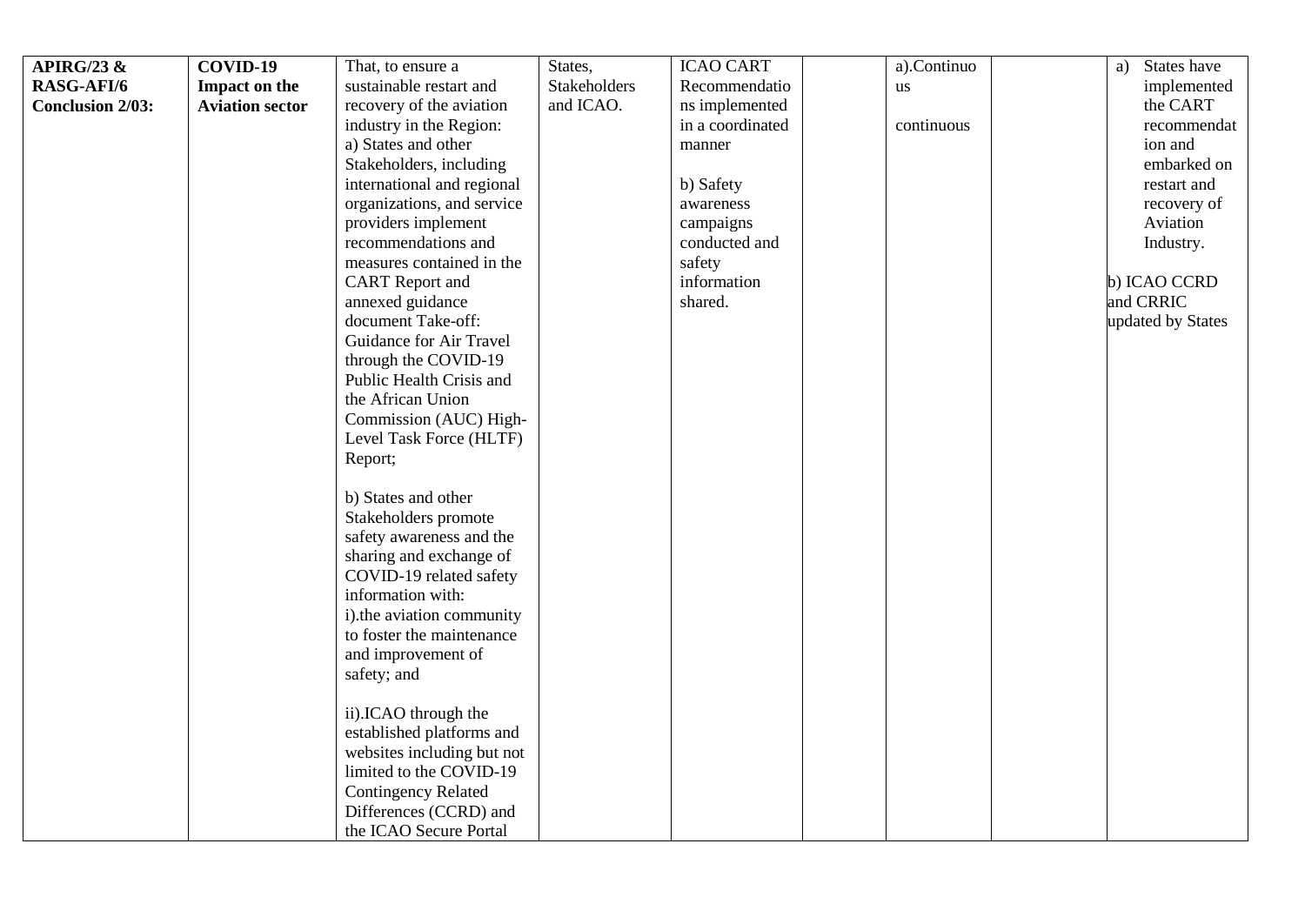| <b>BRIEF SUMMARY OF THE JOINT APIRG AND RASG -AFI CONCLUSIONS AND DECISIONS</b> |                                                                                                                                                     |                                                                                                                                                                                                                                              |                                              |                                                                                                                 |                                          |                               |                                      |                                                                                                                                               |  |
|---------------------------------------------------------------------------------|-----------------------------------------------------------------------------------------------------------------------------------------------------|----------------------------------------------------------------------------------------------------------------------------------------------------------------------------------------------------------------------------------------------|----------------------------------------------|-----------------------------------------------------------------------------------------------------------------|------------------------------------------|-------------------------------|--------------------------------------|-----------------------------------------------------------------------------------------------------------------------------------------------|--|
| Conc./Dec. No.<br><b>Strategic</b><br>Objective                                 | <b>Title of</b><br>Conc./Dec.                                                                                                                       | <b>Text of</b><br><b>Conclusion/Decision</b>                                                                                                                                                                                                 | <b>Responsibility</b>                        | <b>Deliverable</b>                                                                                              | <b>Action</b><br><b>Agreed</b><br>by ANC | Report/<br>Completion<br>date | <b>Follow-up</b><br><b>Action by</b> | <b>Status of</b><br>Implementation                                                                                                            |  |
|                                                                                 | 2                                                                                                                                                   |                                                                                                                                                                                                                                              | $\overline{4}$                               | 5                                                                                                               | 6                                        |                               | 8                                    | 9                                                                                                                                             |  |
|                                                                                 |                                                                                                                                                     | COVID-19 Response and<br>Recovery Implementation<br>Centre (CRRIC)                                                                                                                                                                           |                                              |                                                                                                                 |                                          |                               |                                      |                                                                                                                                               |  |
| APIRG/23 & RASG-<br><b>AFI/6 Conclusion</b><br>2/04:                            | Development,<br><b>Harmonization</b><br>and<br>Implementation<br>of Regional<br><b>Health Protocol</b><br><b>Related to</b><br>COVID-19<br>Pandemic | That, to ensure a robust<br>monitoring and evaluation<br>mechanism to the<br>protocols, States and<br>RSOOs spearhead the<br>coordination of<br>harmonized health<br>measures related to<br>COVID-19 pandemic and<br>ensure establishment of | <b>States</b><br>ICAO under<br><b>CAPSCA</b> | <b>CAPSCA</b><br>activities<br>conducted and<br>effectively<br>monitored<br>including<br>Webinars,<br>meetings. |                                          | Continuous                    | APIRG and<br>RASG-AFI                | A number of<br>CAPSCA related<br>meetings/<br>webinars held.<br>ICAO and Africa<br>CDC Bi weekly<br>webnairs on<br>Reopening of<br>Border and |  |
|                                                                                 |                                                                                                                                                     | periodic monitoring and<br>evaluation mechanisms for<br>purposes of continuous<br>assessment on the level of<br>implementation of the<br>protocol at regional and<br>national levels under the<br>CAPSCA framework.                          |                                              |                                                                                                                 |                                          |                               |                                      | Saving lives and<br>Economies                                                                                                                 |  |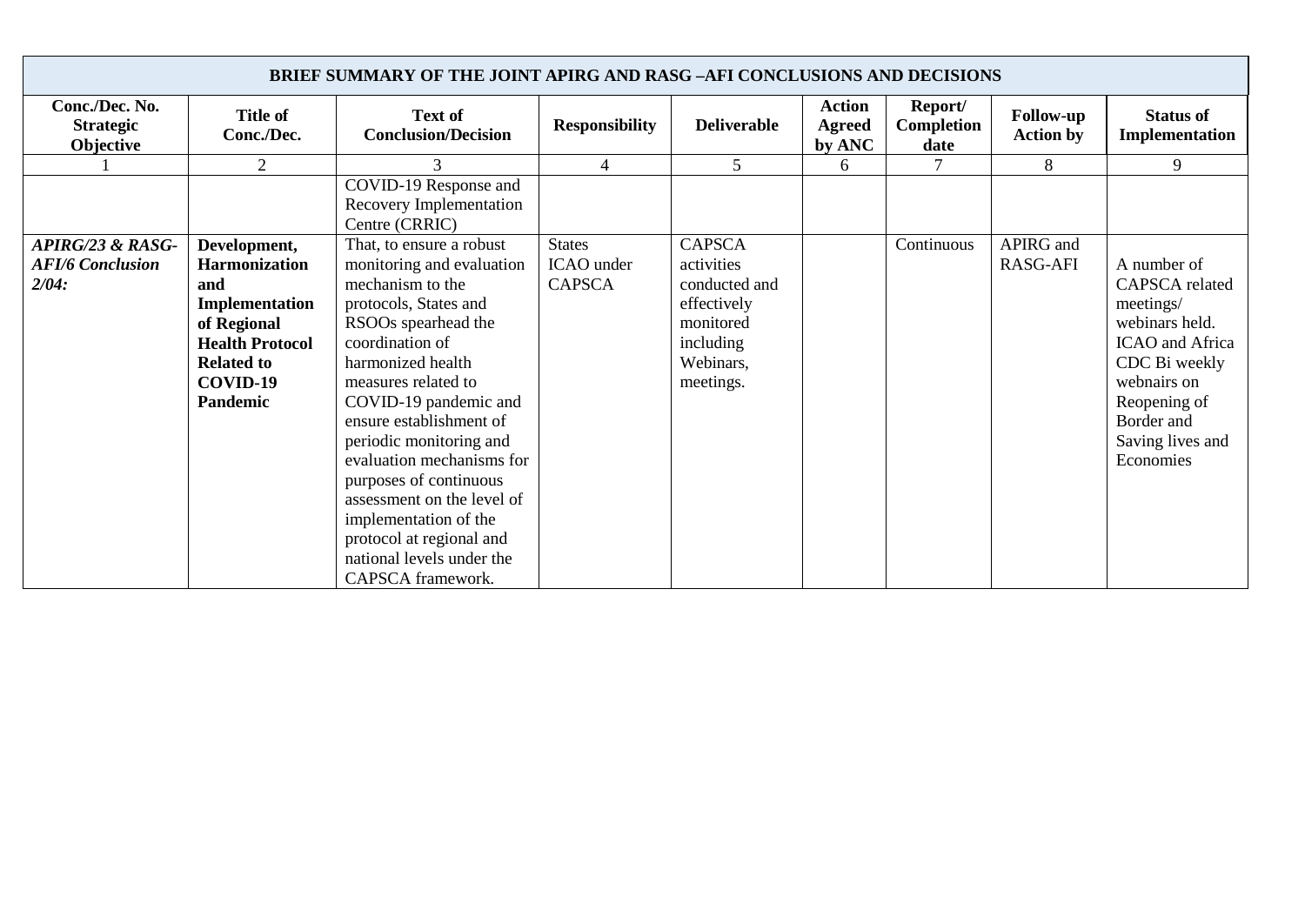| <b>BRIEF SUMMARY OF THE JOINT APIRG AND RASG -AFI CONCLUSIONS AND DECISIONS</b> |                                                             |                                                                                                                                                                                                                                                                                                                                                                                                         |                                                                               |                                                                                                                                               |                                          |                               |                                                       |                                                                                                                                                                                                                            |  |
|---------------------------------------------------------------------------------|-------------------------------------------------------------|---------------------------------------------------------------------------------------------------------------------------------------------------------------------------------------------------------------------------------------------------------------------------------------------------------------------------------------------------------------------------------------------------------|-------------------------------------------------------------------------------|-----------------------------------------------------------------------------------------------------------------------------------------------|------------------------------------------|-------------------------------|-------------------------------------------------------|----------------------------------------------------------------------------------------------------------------------------------------------------------------------------------------------------------------------------|--|
| Conc./Dec. No.<br><b>Strategic</b><br>Objective                                 | <b>Title of</b><br>Conc./Dec.                               | <b>Text of</b><br><b>Conclusion/Decision</b>                                                                                                                                                                                                                                                                                                                                                            | <b>Responsibility</b>                                                         | <b>Deliverable</b>                                                                                                                            | <b>Action</b><br><b>Agreed</b><br>by ANC | Report/<br>Completion<br>date | <b>Follow-up</b><br><b>Action by</b>                  | <b>Status of</b><br>Implementation                                                                                                                                                                                         |  |
|                                                                                 | 2                                                           | 3                                                                                                                                                                                                                                                                                                                                                                                                       | $\overline{4}$                                                                | 5                                                                                                                                             | 6                                        | $\tau$                        | 8                                                     | 9                                                                                                                                                                                                                          |  |
| APIRG/23 $\&$<br><b>RASG-AFI/6</b><br><b>Conclusion 2/05:</b>                   | <b>Improving</b><br><b>NOTAM Quality</b>                    | That, in order to improve<br>the quality of NOTAMs in<br>the AFI region, States and<br>ANSPs:<br>a) develop mechanisms at<br>national level to address<br>the quality of NOTAMs as<br>a matter of urgency;<br>b) participate in providing<br>information to help<br>improve the NOTAMeter;<br>and.<br>c) fully participate in the<br>ICAO Global campaign<br>aimed at improving the<br>quality of NOTAM | <b>States</b><br>ANSPs and<br><b>ICAO</b> Regional<br>Offices(ESAF/<br>WACAF) | Mechanism to<br>address<br><b>NOTAM</b><br>Quality at<br>National level<br>established.<br>Workshop on<br><b>NOTMA</b><br>improvement<br>held |                                          |                               | States, ANSP<br>and<br><b>ICAO(ESAF</b><br>and WACAF) | On going<br>• States are<br>developing<br>mechanisms to<br>address NOTAM<br>Quality<br>• Information<br>sharing by States<br>encouraged<br>during workshop<br>• Workshop on<br>NOTAM quality<br>held on 22-24<br>June 2021 |  |
| APIRG/23 $\&$<br><b>RASG-AFI/6</b><br>Decision 2/06:                            | <b>Coordination of</b><br><b>Annual</b><br><b>Reporting</b> | That, to have close<br>coordination of their<br>activities related to<br>regional reporting,<br>APIRG/RASG-AFI<br><b>Coordination Task Force</b><br>develop proposals for<br>ensuring compliance of<br>the AFI Region with<br>annual reporting<br>requirements in an<br>effective, synchronized<br>and timely manner, and<br>report to APIRG/24 and<br>RASG-AFI/7 meetings in<br>2021.                  | APIRG and<br><b>RASG-AFI</b>                                                  | Annual report<br>developed and<br>presented in a<br>timely manner.                                                                            |                                          |                               |                                                       | <b>Ongoing</b><br>Past reports<br>have been<br>developed and<br>presented in a<br>timely manner.                                                                                                                           |  |